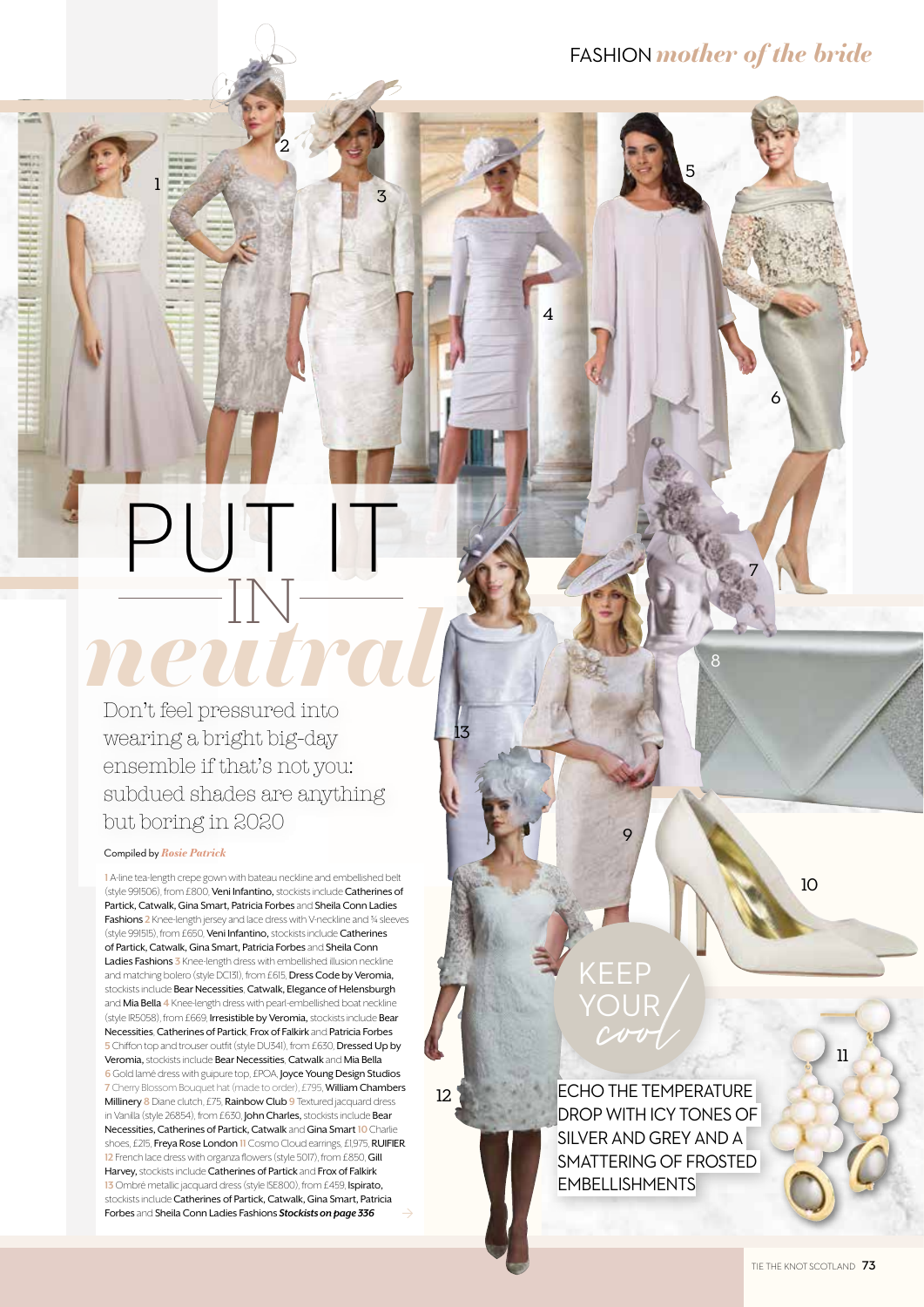## FASHION *mother of the bride*

1

11

9

8

10

W /iddle 2 GROUND

13

8

7

**CREAM AND IVORY SEEM** LIKE DANGEROUS TERRITORY, BUT PROVIDED THE BRIDE'S HAPPY, WHY NOT DON THESE FLATTERING HUES

12

**1** Midi-dress with lace sleeves (style 4G185), £POA, Couture Club, stockists include Bear Necessities **2** Long-sleeved tulip-style crepe dress, £POA, Joyce Young Design Studios **3** Silver crystal feather and Swarovskibeaded fascinator, £420 to buy or £95 to hire for two days, Leanne Cairns Millinery **4** Polka-dot two-piece with corsage detail, £POA, Ian Stuart London, stockists include Bear Necessities and Catherines of Partick **5** Elegant sleeveless dress with organza collar in light gold, £435, Catherines of Partick **6** Crepe fitted dress with metallic hand-appliquéd lace (style 26705), from £620, John Charles, stockists include Bear Necessities, Catherines of Partick, Catwalk and Gina Smart **7** Camille necklace, £310, Drajée **8** Niki Chandelier clutch, £395, Freya Rose London **9** Annabelle low heel, £75, Paradox London **10** Ruched off-theshoulder dress and jacket with appliqué detail (style ISE954), from £655, Ispirato, stockists include Catherines of Partick, Catwalk, Gina Smart, Patricia Forbes and Sheila Conn Ladies Fashions **11** Shift dress with statement overlay and sleeves (style DC124), from £435, Dress Code by Veromia, stockists include Bear Necessities, Catwalk, Elegance of Helensburgh and Mia Bella **12** Spot mesh dress (style 71007), from £589, **Condici**, stockists include Bear Necessities, Catherines of Partick, Catwalk, Gina Smart, Patricia Forbes and Sheila Conn Ladies Fashions **13** Kneelength lace and satin-back-crepe dress in Almond with matching dress coat (style 991537), from £700, Veni Infantino, stockists include Catherines of Partick, Catwalk, Gina Smart, Patricia Forbes and Sheila

5

6

3

 $\overline{\mathbf{A}}$ 

Conn Ladies Fashions *Stockists on page 336*